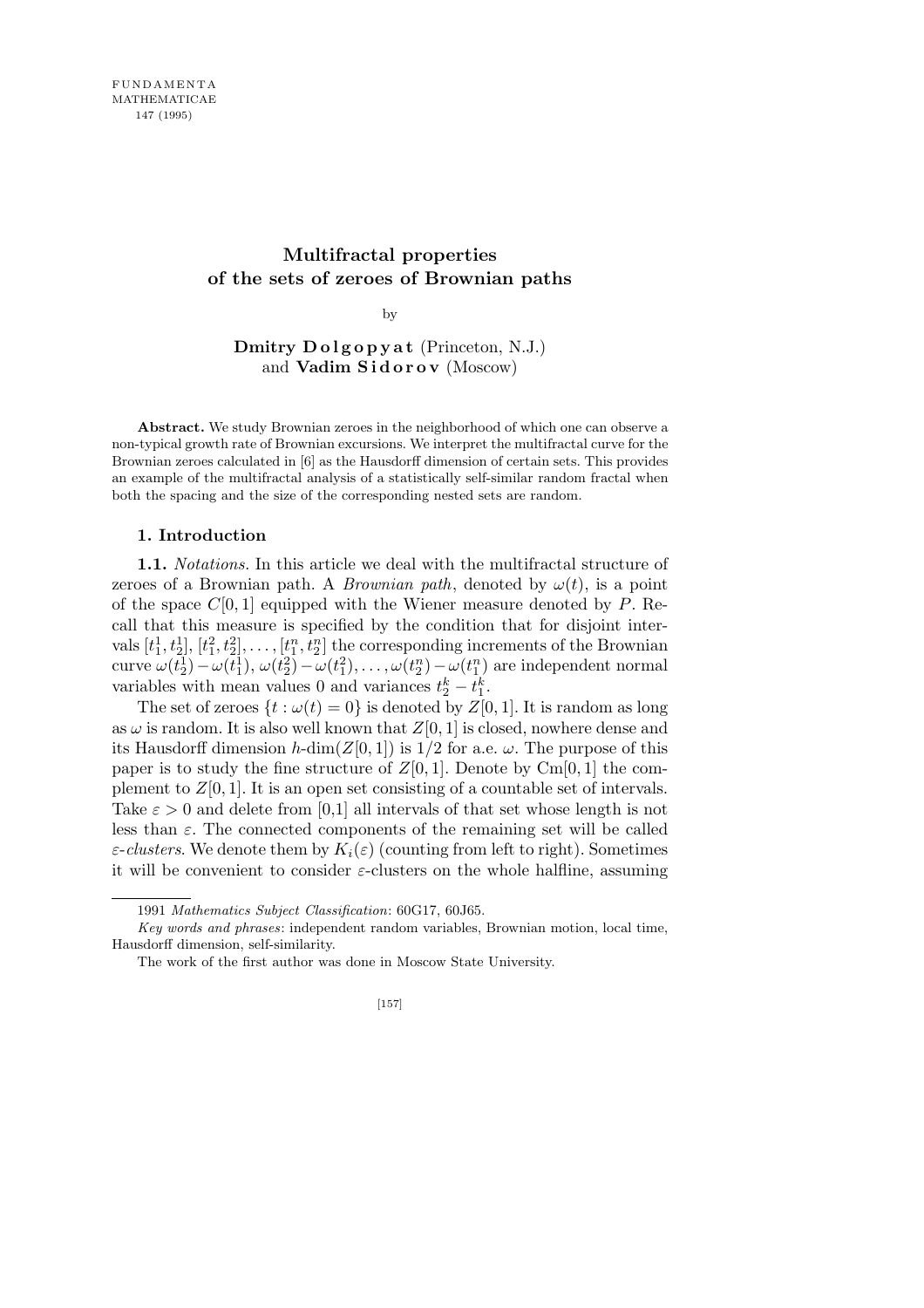that the Wiener measure is considered on the space  $C[0,\infty)$ . We denote the *ε*-cluster containing  $t \in [0, 1]$  by  $K(\varepsilon, t)$ . We also use the following notation:

•  $L(t)$  is the local time on  $Z[0,1]$  (for the definition and basic properties of the local time see [5]); in Subsection 1.2 we discuss some properties of the local time connected with the fractal structure of  $Z[0, 1]$ ;

•  $l_i(\varepsilon)$ ,  $l(\varepsilon, t)$  are the increments of the local time on  $K_i(\varepsilon)$  and  $K(\varepsilon, t)$ respectively;

•  $\delta_i(\varepsilon)$ ,  $\delta(\varepsilon,t)$  are the lengths of  $K_i(\varepsilon)$  and  $K(\varepsilon,t)$ ;

•  $\Delta_i(\varepsilon)$  is the distance between  $K_i(\varepsilon)$  and  $K_{i+1}(\varepsilon)$ ;

*• H<sup>s</sup>* is the *s*-dimensional Hausdorff measure; *H<sup>s</sup> ε* is the corresponding *ε*—measure ( $H^s_{\varepsilon}(A) = \inf \sum_i |I_i|^s$ , where the infimum is taken over all coverings of the set *A* with sets of diameter less than *ε* and *| · |* denotes the diameter);

$$
\bullet \varepsilon_m = (1/2)^m;
$$

 $\bullet$   $A_m(\gamma) = \begin{cases} t : \frac{\ln l(\varepsilon_m, t)}{\ln \frac{S(\varepsilon_m, t)}{s}} \end{cases}$  $\frac{\ln l(\varepsilon_m,t)}{\ln \delta(\varepsilon_m,t)} \geq \frac{1}{2}$  $\frac{1}{2} + \gamma$  $\ddot{\phantom{0}}$ ;

• 
$$
B_m(\gamma) = \{t : \delta(\varepsilon_m, t) \le \varepsilon_m^{1+\gamma}\};
$$

- $C_m(\gamma) = \{t : l(\varepsilon_m, t) \leq \varepsilon_m^{1/2 + \gamma}\};$
- $\nu_m([a, b])$  is the number of  $\varepsilon_m$ -clusters intersecting the segment  $[a, b]$ .

During the proofs we omit some indices if it does not lead to misunderstanding (for example we usually write  $\delta(t)$  and  $A_m$ ). All statements about *Z*[0*,* 1] hold only for a subset of probability 1 even if we do not mention that explicitly.

**1.2.** *Fractal geometry of Z*[0*,* 1] *and local time.* As was already mentioned, *h*-dim( $Z[0,1]$ ) = 1/2. This fact follows from a stronger theorem.  $\text{Define } \phi(s) = \sqrt{s \ln \ln s} \text{ and put}$ 

$$
\phi \text{-} m(A) = \lim_{\varepsilon \to 0} \inf \sum_{i} \phi(|I_i|),
$$

where the infimum is taken over all coverings of the set *A* by intervals of length less than *ε*. Then

(1.1) 
$$
\phi \text{-}m(Z[0,1]) = \text{const} \cdot L(1) \text{ (see [9]).}
$$

There is another curious property of the local time. According to the Frostman lemma (see [3]), for a given set A, for any  $s < h$ -dim(A) one can find a measure  $\mu(s)$  and a constant  $c(s)$  such that  $\mu([x,y]) < c(s) |x-y|^s$ for any  $x, y$ . For  $A = Z[0, 1]$  we can describe this measure explicitly. Indeed, for sufficiently small  $\varepsilon$  the following inequality holds for a set of Wiener measure 1: p

(1.2) 
$$
L(t+\varepsilon) - L(t) < \sqrt{3\varepsilon} \ln(1/\varepsilon) \quad \text{(see [5])}.
$$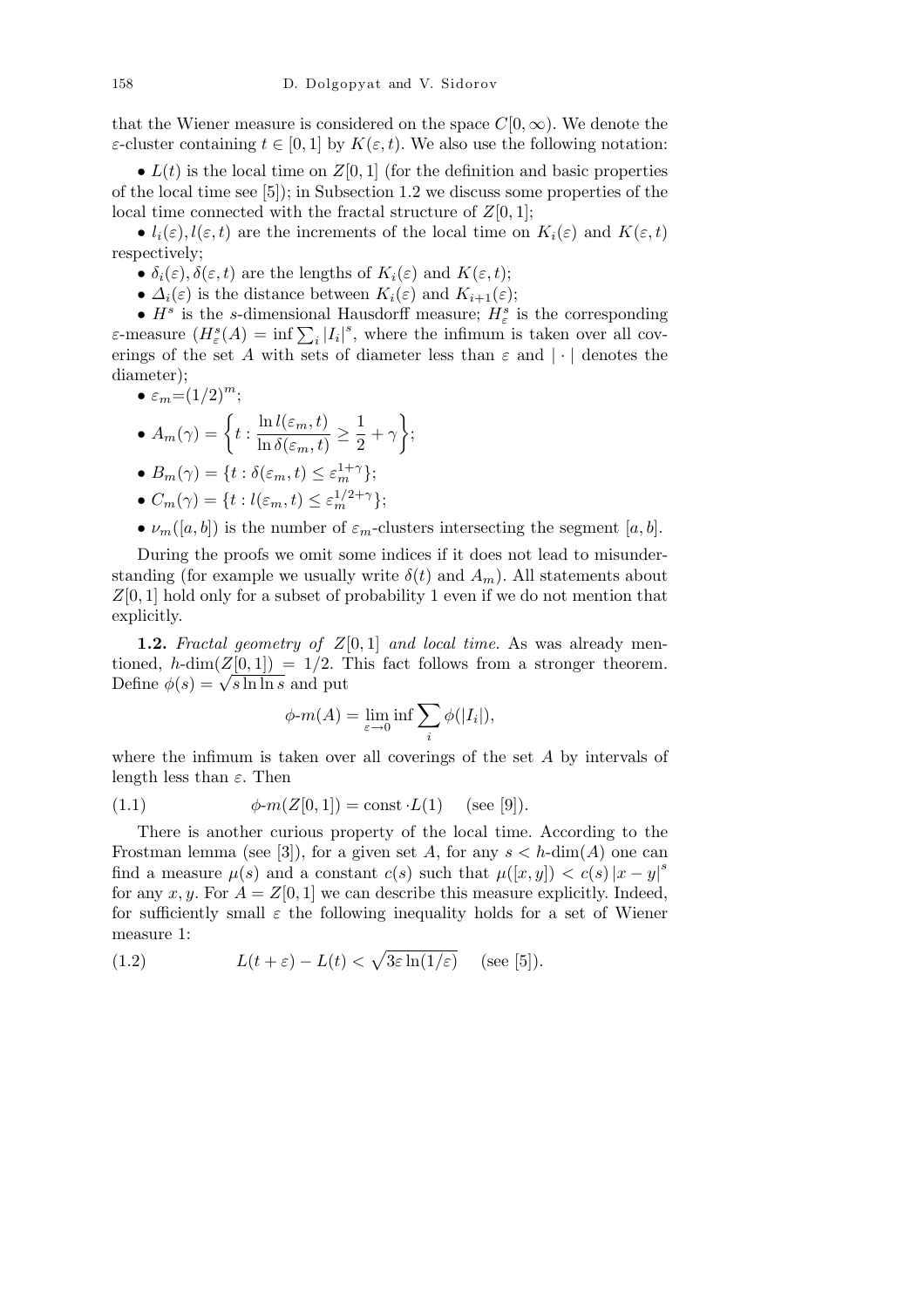**1.3.** *Main result.* (1.2) implies that for all  $t \in Z[0,1]$ ,

$$
\liminf_{\varepsilon \to 0} \frac{\ln(L(t+\varepsilon) - L(t))}{\ln \varepsilon} \ge \frac{1}{2}.
$$

This can be reformulated in the following way: for all  $t \in Z[0,1]$ ,

$$
\liminf_{m \to \infty} \frac{\ln l(\varepsilon_m, t)}{\ln \delta(\varepsilon_m, t)} \ge \frac{1}{2}.
$$

The goal of this paper is to strengthen the last inequality.

THEOREM 1. For any  $\gamma$  with  $0 < \gamma < 1/4$  and for a.e.  $\omega$ ,

$$
h\text{-dim}\left\{t: \liminf_{m\to\infty}\frac{\ln l(\varepsilon_m,t)}{\ln \delta(\varepsilon_m,t)}\geq \frac{1}{2}+\gamma\right\}=0,
$$
  

$$
h\text{-dim}\left\{t: \limsup_{m\to\infty}\frac{\ln l(\varepsilon_m,t)}{\ln \delta(\varepsilon_m,t)}\geq \frac{1}{2}+\gamma\right\}=\frac{1}{2}-2\gamma,
$$

*or equivalently*,

$$
h\text{-dim}\liminf_{m\to\infty} A_m(\gamma) = 0, \quad h\text{-dim}\limsup_{m\to\infty} A_m(\gamma) = \frac{1}{2} - 2\gamma.
$$

This theorem implies that

*H*<sup>1</sup>*/*<sup>2</sup>  $\overline{a}$  $t: \lim_{m\to\infty} \frac{\ln l(\varepsilon_m,t)}{\ln \delta(\varepsilon_m,t)}$  $\frac{\ln l(\varepsilon_m,t)}{\ln \delta(\varepsilon_m,t)}\neq \frac{1}{2}$  $\frac{1}{2}$  or the limit of this ratio fails to exist  $= 0$ , while  $H^{1/2}(Z[0,1]) = \infty$  by (1.1).

**1.4.** *Dimension of other singularities.* The method used to prove Theorem 1 is also applicable to the investigation of  $\liminf_{m\to\infty} B_m$ ,  $\liminf_{m\to\infty} C_m$ ,  $\limsup_{m\to\infty} B_m$ ,  $\limsup_{m\to\infty} C_m$ , that is, respectively,

$$
\left\{ t : \liminf_{m \to \infty} \frac{\ln \delta(\varepsilon_m, t)}{\ln \varepsilon_m} \ge 1 + \gamma \right\},\
$$
  

$$
\left\{ t : \liminf_{m \to \infty} \frac{\ln l(\varepsilon_m, t)}{\ln \varepsilon_m} \ge \frac{1}{2} + \gamma \right\},\
$$
  

$$
\left\{ t : \limsup_{m \to \infty} \frac{\ln \delta(\varepsilon_m, t)}{\ln \varepsilon_m} \ge 1 + \gamma \right\},\
$$
  

$$
\left\{ t : \limsup_{m \to \infty} \frac{\ln l(\varepsilon_m, t)}{\ln \varepsilon_m} \ge \frac{1}{2} + \gamma \right\}.
$$

Roughly speaking, the structure of these sets is the following. Each *X<sup>m</sup>* consists of about  $(1/\varepsilon_m)^{\varrho}$  segments (where *X* is any of *A*, *B* or *C*), which are "almost equidistributed" on the segment [0,1], and most of these segments have length of order  $\varepsilon_m^{\theta}$ . In this case *h*-dim(lim inf  $X_m$ ) = 0 and  $h$ -dim(lim sup  $X_m$ ) =  $\varrho/\theta$ .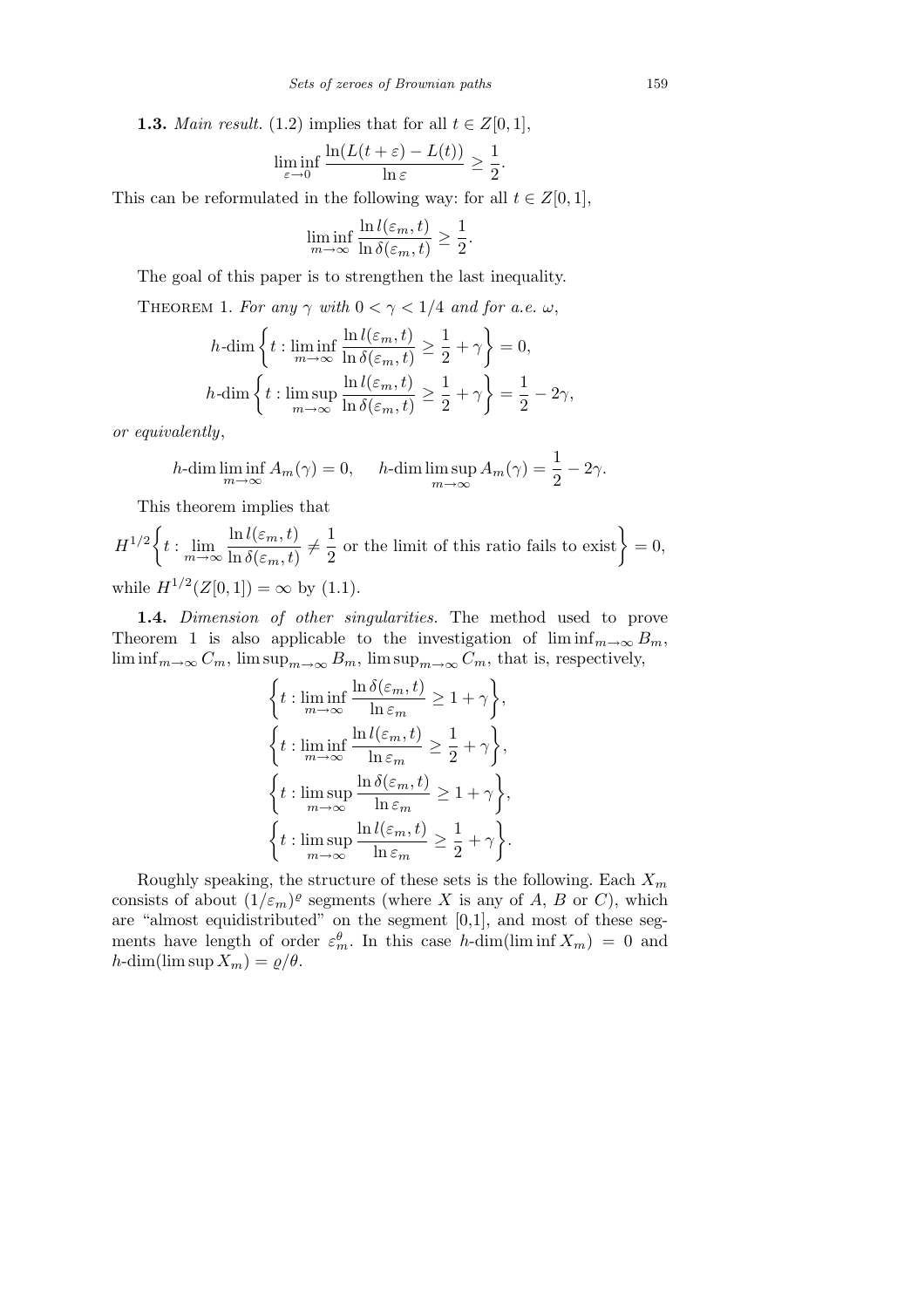Moreover, one can deduce from the proof that if we replace  $\varepsilon_m = (1/2)^m$ by an arbitrary sequence  $\tilde{\epsilon}_m$ , then the following statements hold with probability 1:

• if  $\lim_{m\to\infty} \tilde{\varepsilon}_{m-1}/\tilde{\varepsilon}_m = \infty$ , then *h*-dim(lim inf  $X_m$ ) =  $\varrho/\theta$ ;

• if  $\widetilde{\varepsilon}_{m-1}/\widetilde{\varepsilon}_m$  remains bounded then *h*-dim(lim inf  $X_m$ ) = 0. (Of course, the exceptional sets of measure 0 where neither of the statements above holds may be different for different sequences).

The plan of our paper is the following. In Subsection 1.5 we explain our results using the notion of multifractality applied to the set *Z*[0*,* 1] (equipped with  $L(t)$ ). In Section 2 we present some facts about the distribution of  $l_i(\varepsilon)$ ,  $\delta_i(\varepsilon)$ , and  $\Delta_i(\varepsilon)$ . The proof of Theorem 1 is contained in Sections 3 and 4. In Section 3 we describe the set of Wiener measure 1 for which the statement of Theorem 1 is true. In Section 4 we give the proof of the main statement for this set. Essentially it does not differ too much from the one in the case when  $X_m$  is the union of  $(1/\varepsilon_m)^{\varrho}$  equidistributed segments of length  $\varepsilon_m^{\theta}$ . Finally, in Section 5 we calculate the above stated dimensions for  $B_m$  and  $C_m$ . Since the proof in this case almost completely coincides with the proof of Theorem 1, we restrict ourselves to the calculations of  $\rho$  and  $\theta$ . The answer is the following:

PROPOSITION 1. *With probability* 1, *for*  $0 < \gamma \leq 1$ , *h*-dim (lim inf  $B_m$ ) = 0, *h*-dim (lim sup  $B_m$ ) =  $\frac{1}{2} \cdot \frac{1-\gamma}{1+\gamma}$  $\frac{1}{1+\gamma}$ .

PROPOSITION 2. *With probability* 1, *for*  $0 < \gamma \leq 1/2$ ,

*h*-dim (lim inf  $C_m$ ) = 0, *h*-dim (lim sup  $C_m$ ) =  $\frac{1}{2} \cdot \frac{1 - 2\gamma}{1 + 2\gamma}$  $\frac{1}{1+2\gamma}$ 

**1.5.** *Singular points and the multifractal structure of Z*[0*,* 1]*.* As one will see in Section 2, typical  $\varepsilon_m$ -clusters have size of order  $\varepsilon_m$  and for most of them

$$
\frac{\ln l_i}{\ln \delta_i} \approx \frac{1}{2}.
$$

At the same time there exist few  $\varepsilon_m$ -clusters for which

$$
\alpha < \frac{\ln l_i}{\ln \delta_i} \le \alpha + \Delta \alpha, \quad \text{where } \alpha \neq \frac{1}{2}.
$$

For some  $\alpha$  the share of such clusters varies polynomially with  $\varepsilon_m$ , i.e. it approximately equals  $\varepsilon_m^{f(\alpha)}$  ( $f(\alpha) = 3/2 - 2\alpha$ , where  $\alpha \in [1/2, 3/4]$ (cf. [6])). In this case one says that  $f(\alpha)$  lies in the *multifractal spectrum* of  $Z[0,1]$ . The multifractal structure of  $Z[0,1]$  is studied in a different way in [6].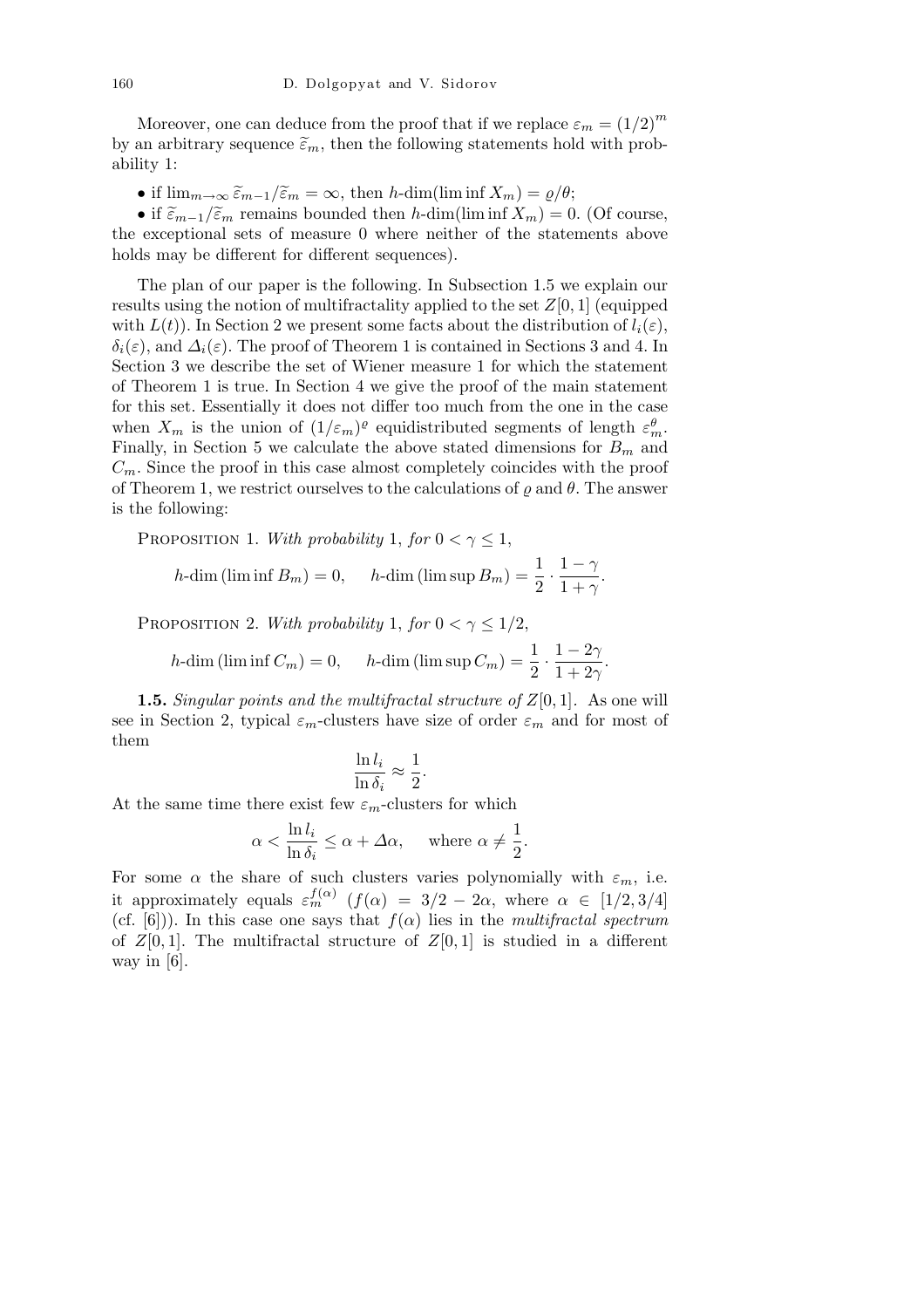In our paper we interpret  $f(\alpha)$  as the Hausdorff dimension of  $\limsup A_m$ . It is quite clear why we use lim sup (instead of lim inf). Indeed, it reflects the very complicated behavior of

$$
r_t(\varepsilon) = \frac{\ln l(\varepsilon, t)}{\ln \delta(\varepsilon, t)}
$$

as a function of  $\varepsilon$ . Really,  $r_t(\varepsilon)$  is piecewise constant, and it grows up at points whose coordinates are equal to the length of the intervals from Cm[0, 1], lying close to t. The quite complicated structure of  $Cm[0, 1]$  as compared with the complement to Cantor dust, for example, explains the chaotic behavior of  $r_t(\varepsilon)$ .

**2. Basic distributions related to** *ε***-clusters.** Here we give some properties of the distributions related to *ε*-clusters which will be used in the following sections. The proofs can be found in [6].

PROPOSITION 3. (a) *The triples*  $(\Delta_i, \delta_i, l_i)$  are independent and identi*cally distributed.*

(b) The pair  $(\delta_i, l_i)$  of random variables does not depend on  $\Delta_i$  for any *i*.

(c) *Introduce new random variables*  $\xi_i^-, \xi_i^+,$  *and*  $\eta_i$ *, where*  $\delta_i(\varepsilon) = \varepsilon \xi_i^-,$ (c) Introduce new random variables  $\zeta_i$ ,  $\zeta_i$ , and  $\eta_i$ , where  $o_i(\varepsilon) = \varepsilon \zeta_i$ ,<br>  $\Delta_i(\varepsilon) = \varepsilon \xi_i^+$ , and  $l_i(\varepsilon) = \sqrt{\pi \varepsilon/2} \eta_i$ . Then the distribution of  $\xi_i^+$ ,  $\xi_i^-$  and  $\eta_i$ *does not depend on ε and*:

(d)  $\eta_i$  has exponential distribution with mean value 1, *i.e.*  $F_{\eta_i}(x) = 1$ exp*{−x}.*

(e) The distribution function of  $\xi_i^+$  is  $F_{\xi_i^+}(x) = 1 - 1/\sqrt{x}$ ,  $x > 1$ .

(f)  $\xi_i^-$  all have positive moments and

$$
F_{\xi_i^-}(x) = \frac{1}{\sqrt{\pi}\sqrt{x}}(1 + O(1)), \quad x \to 0.
$$

(g)  $P(\xi_i^- > s^\beta, \eta < s^\gamma) \sim \text{const}(\gamma, \beta) \cdot s^{2\gamma - \beta/2}, s \to 0, 0 < \beta/2 < \gamma <$ 1*/*2*.*

(h) *Fix*  $\gamma$ ,  $0 < \gamma < 1$ *. Call an*  $\varepsilon_m$ *-cluster poor in zeroes if it belongs to*  $A_m(\gamma)$ *. The probability of the event "K*<sub>*i*</sub>( $\varepsilon$ ) *is poor in zeroes" has asymptotics*  $\text{const} \cdot \varepsilon^{2\gamma}$  *as*  $\varepsilon \to 0$  *when*  $\gamma \neq 1/2$ ,  $\gamma < 1$  (*we are only interested in a dense set of*  $\gamma$ *)*.

(i) *A cluster which is poor in zeroes and satisfies the inequality*  $\varepsilon/2$   $\lt$  $\delta_i < \varepsilon$  *will be called a standard*  $\varepsilon_m$ *-cluster. Then the probability of a standard cluster has the same asymptotics as in* (h), *i.e.* const  $\cdot \varepsilon^{2\gamma}$ .

## **3. Description of the set of full measure where our results are valid**

**3.1.** *Number of*  $\varepsilon$ *-clusters.* Recall that  $\nu_m([a, b])$  is the number of  $\varepsilon_m$ -clusters intersecting the interval [*a, b*].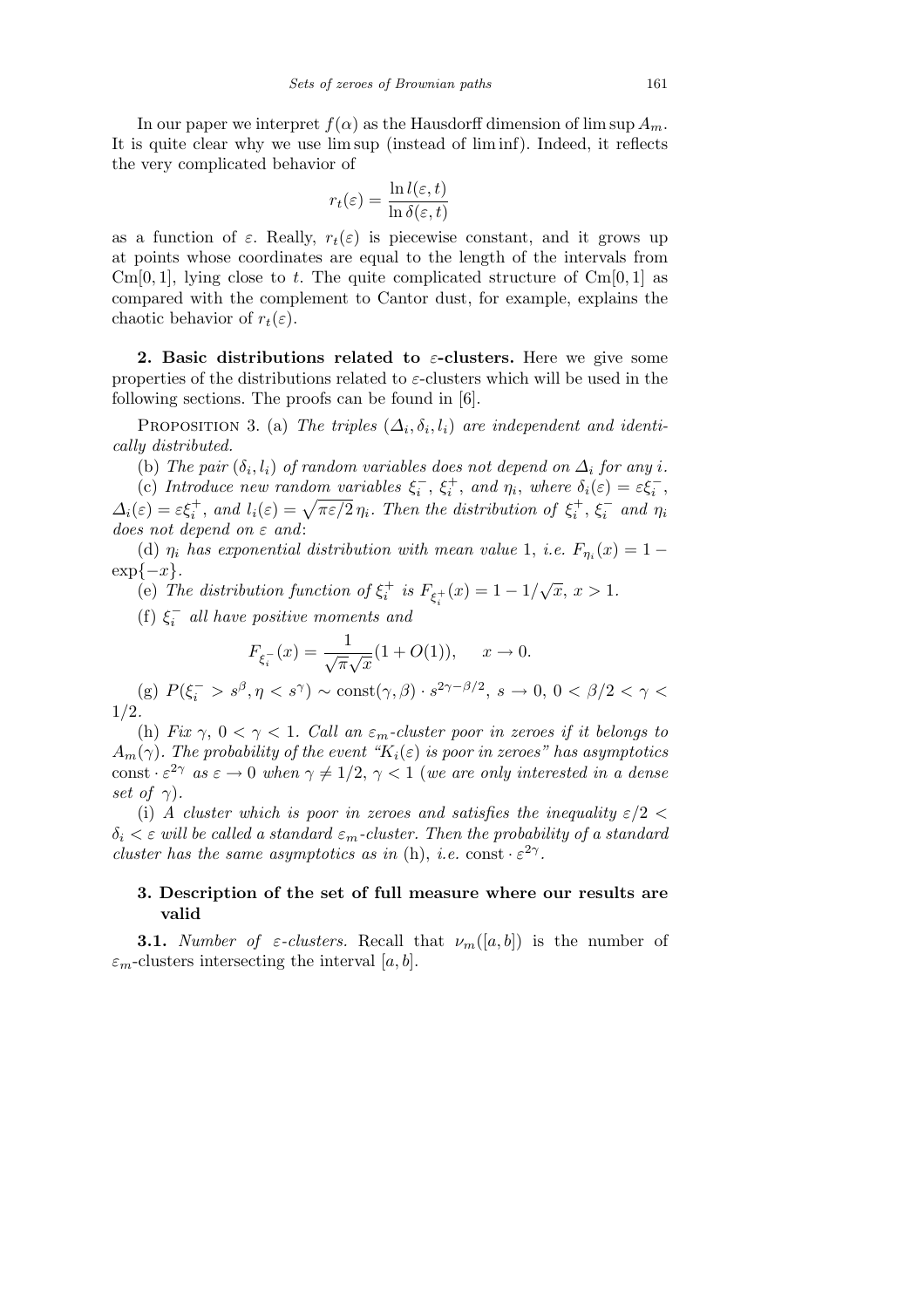LEMMA 1. For any given  $\delta$  and a.e.  $\omega$ , and for almost all m (*i.e. all* m *except a finite set*),

$$
\left(\frac{1}{\varepsilon_m}\right)^{1/2-\delta} < \nu_m([0,1]) < \left(\frac{1}{\varepsilon_m}\right)^{1/2+\delta}
$$

*.*

Proof. We have

$$
\nu_m([0,1]) = \min\left\{n : \sum_{i=1}^n l_i(\varepsilon) \ge L(1)\right\} = \min\left\{n : \sum_{i=1}^n \eta_i \ge \sqrt{\frac{2}{\pi \varepsilon}} L(1)\right\}.
$$

We shall use Bernstein's inequality in the following form: let  $Z_i$  be independent and exponentially distributed random variables with mean value 1; then there are positive constants  $c_1, c_2, c_3, c_4$  such that

(3.1) 
$$
P\Big(c_1 n < \sum_{i=1}^n Z_i < c_2 n\Big) > 1 - c_3 \exp\{-c_4 n\}.
$$

In particular,

$$
(3.2) \quad P\bigg(\sum_{i=1}^{(1/\varepsilon_m)^{1/2-\delta}}\eta_i(\varepsilon_m) > c_2\bigg(\frac{1}{\varepsilon_m}\bigg)^{1/2-\delta}\bigg) < c_3 \exp\bigg\{-c_4\bigg(\frac{1}{\varepsilon_m}\bigg)^{1/2-\delta}\bigg\}
$$

and

$$
(3.3) \quad P\bigg(\sum_{i=1}^{(1/\varepsilon_m)^{1/2+\delta}}\eta_i(\varepsilon_m)< c_1\bigg(\frac{1}{\varepsilon_m}\bigg)^{1/2+\delta}\bigg)< c_3\exp\bigg\{-c_4\bigg(\frac{1}{\varepsilon_m}\bigg)^{1/2+\delta}\bigg\}.
$$

By the Borel–Cantelli lemma, the inequalities in (3.2) and (3.3) with probability 1 take place only a finite number of times.

Since

$$
c_2 \left(\frac{1}{\varepsilon_m}\right)^{1/2-\delta} < L(1) \sqrt{\frac{1}{\varepsilon_m}} < c_1 \left(\frac{1}{\varepsilon_m}\right)^{1/2+\delta}
$$

if *m* is large enough, the lemma is proven.  $\blacksquare$ 

Lemma 2. *For any given δ*, *with probability* 1, *for all m large enough the number of*  $\varepsilon_m$ -*clusters poor in zeroes is between*  $(1/\varepsilon_m)^{1/2-2\gamma-\delta}$  and  $(1/\varepsilon_m)^{1/2-2\gamma+\delta}.$ 

P r o o f. Let us prove, for example, the lower estimate. In view of Lemma 1 it is sufficient to show that for all *m* except a finite number, no less than  $(1/\varepsilon_m)^{1/2-2\gamma-\delta}$   $\varepsilon_m$ -clusters of the first  $(1/\varepsilon_m)^{(1-\delta)/2}$  of them are poor in zeroes. The probability of the complementary event is

$$
\underline{P}(m) = \sum_{k=0}^{(1/\varepsilon_m)^{1/2-2\gamma-\delta}} b\bigg(\bigg(\frac{1}{\varepsilon_m}\bigg)^{(1-\delta)/2}, k, p_m\bigg),
$$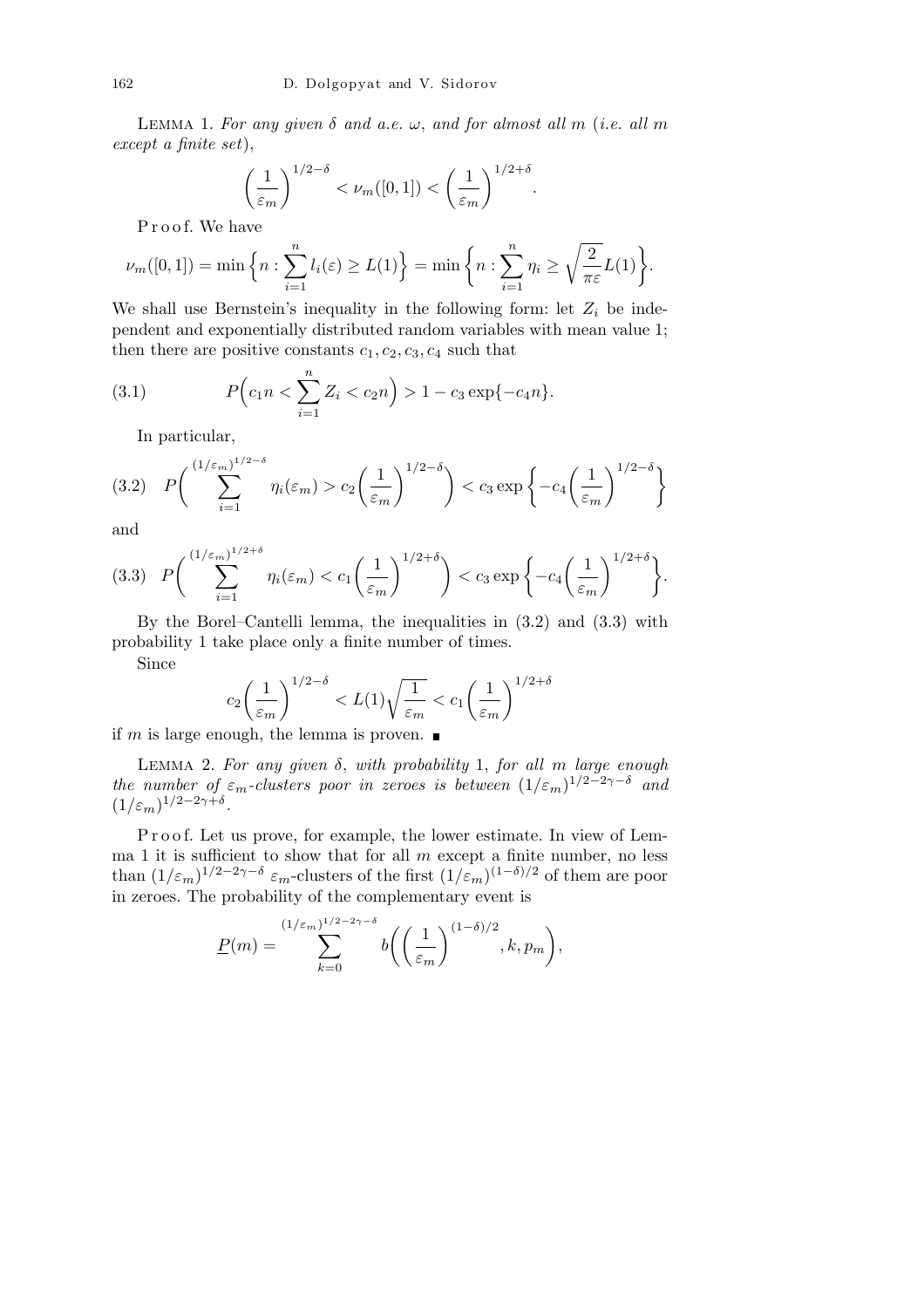where  $b(n, k, p) = C_n^k p^k (1-p)^{n-k}$  and  $p_m = P\{\varepsilon_m$ -cluster with a given number is poor in zeroes}  $\sim$  const  $\cdot \varepsilon^{2\gamma}$  (see Proposition 3(h)). The inequality

$$
\sum_{k=0}^{l}b(n,k,p)
$$

which is valid for  $k < np$ , in our case gives

$$
(3.4) \qquad \underline{P}(m) < \frac{c(1/\varepsilon_m)^{1/2 - 2\gamma - \gamma/2} - (1/\varepsilon_m)^{1/2 - 2\gamma - \delta}}{c((1/\varepsilon_m)^{1/2 - 2\gamma - \delta/2} - (1/\varepsilon_m)^{1/2 - 4\gamma - \delta})} \times \text{const} \cdot b \left( \left( \frac{1}{\varepsilon_m} \right)^{(1 - \delta)/2}, \left( \frac{1}{\varepsilon_m} \right)^{1/2 - 2\gamma - \delta}, p_m \right).
$$

It is easy to show (using Stirling's formula) that

$$
\underline{P}(m) < c_5(\delta) \left(\frac{1}{\varepsilon_m}\right)^{c_6(\delta)} \exp\bigg\{-c_7 \left(\frac{1}{\varepsilon_m}\right)^{1/2-\delta/2-2\gamma}\bigg\}.
$$

Hence,

$$
\sum_{m=1}^{\infty} \underline{P}(m) < \infty.
$$

In the same way, if we define  $\overline{P}(m)$  as

 $\overline{P}(m) = P\{\text{no less than } (1/\varepsilon_m)^{1/2-2\gamma+\delta} \text{ of the first } (1/\varepsilon_m)^{1/2+\delta/2}\}$ 

*εm*-clusters are poor in zeroes*},*

using again Stirling's formula and the inequality

$$
\sum_{k=l}^{n} b(n,k,p) < b(n,l,p) \frac{k-np}{k-kp}
$$

(which is valid for  $k > np$ ), we obtain

$$
\overline{P}(m) < c_8(\delta) \left(\frac{1}{\varepsilon_m}\right)^{c_9(\delta)} \exp\bigg\{-c_{10}\bigg(\frac{1}{\varepsilon_m}\bigg)^{1/2-\delta/2-2\gamma}\bigg\},
$$

and therefore  $\sum_{m=1}^{\infty} \underline{P}(m) < \infty$ . Lemma 2 is proven.

Proposition 4. *The statement of Lemma* 2 *also holds for standard εm-clusters.*

Proof. *P*{ $a$  certain  $\varepsilon_m$ -cluster is standard} has the same asymptotics as  $p_m$ .

**3.2.** *Decay of*  $\varepsilon_m$ *-clusters' size.* Denote by  $r_m$  the maximal size of  $\varepsilon_m$ -clusters in [0,1].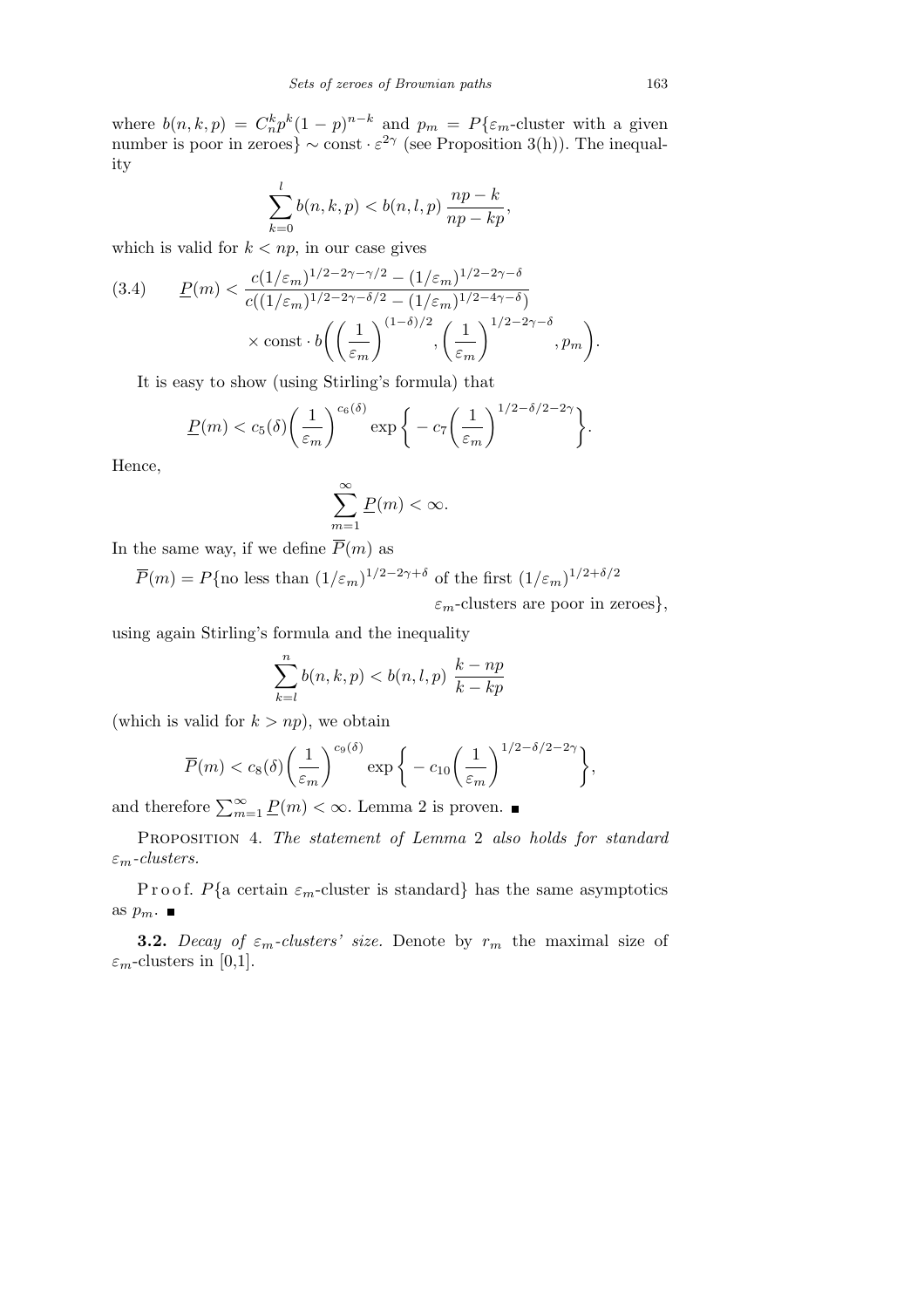Lemma 3. *With probability* 1,

$$
\limsup_{m \to \infty} \frac{\ln r_m}{\ln \varepsilon_m} \ge 1 \quad (and, \ therefore, \ \limsup_{m \to \infty} \frac{\ln r_m}{\ln \varepsilon_m} = 1).
$$

Proof. Fix  $\delta > 0$ . It is sufficient to show that  $r_m \leq \varepsilon^{1-\delta}$  for all *m* large enough. By Lemma 1 it is sufficient to prove that for all *m* large enough,

$$
\max_{j \le (1/\varepsilon_m)^{1/2+\delta}} \delta_j(\varepsilon_m) \le \varepsilon_m^{1-\delta}, \quad \text{i.e.} \quad \max_{j \le (1/\varepsilon_m)^{1/2+\delta}} \xi_j^- \le \left(\frac{1}{\varepsilon_m}\right)^{\delta}.
$$

Now,

$$
P\left(\max_{j\leq (1/\varepsilon_m)^{1/2+\delta}}\xi_j^{-}\leq \left(\frac{1}{\varepsilon_m}\right)^{\delta}\right) \leq \left(\frac{1}{\varepsilon_m}\right)^{1/2+\delta}P\left(\xi_j^{-}\geq \left(\frac{1}{\varepsilon_m}\right)^{\delta}\right)
$$

$$
\leq \varepsilon^{3/2-\delta}E((\xi_j^{-})^{2/\delta}).
$$

So,

$$
\sum_{m=1}^{\infty} P(\max_{j \le (1/\varepsilon_m)^{1/2+\delta}} \delta_j(\varepsilon_m) \le \varepsilon_m^{1-\delta}) < \infty
$$

and the lemma is proven.

Now we introduce two sequences of numbers:

$$
k_n = \left(\frac{1/2 + \gamma + \delta}{1/2 - 2\gamma - \delta}\right)^n \quad \text{and} \quad \varepsilon(n) = 2^{-2^{n^2}}
$$

*.*

**3.3.** *Equidistribution of ε-clusters*

LEMMA 4. *Fix*  $\delta > 0$ . *Then the following statements hold a.e.*:

(a) *Fix a natural n. Then for almost all m and for any*  $j$   $(1 \leq j \leq n)$ , *any ε kj−*<sup>1</sup> *<sup>m</sup> -cluster poor in zeroes contains no more than*

$$
\left(\frac{1}{\varepsilon_m}\right)^{\left[(k_j - k_{j-1})/2 - \gamma k_j - 2\gamma k_{j-1} + \delta(k_j + k_{j-1})\right]}
$$

*ε kj <sup>m</sup> -clusters which are poor in zeroes.*

(b) *For almost all n the number of standard*  $\varepsilon(n)$ *-clusters falling inside any standard ε*(*n*)*-cluster lies between*

$$
2^{[(2^{n^2}-2^{(n-1)^2})/2-\gamma 2^{(n-1)^2}-2\gamma 2^{n^2}-\delta 2^{n^2}]}
$$

*and*

$$
2^{\left[(2^{n^2}-2^{(n-1)^2})/2-\gamma 2^{(n-1)^2}-2\gamma 2^{n^2}+ \delta 2^{n^2}\right]}.
$$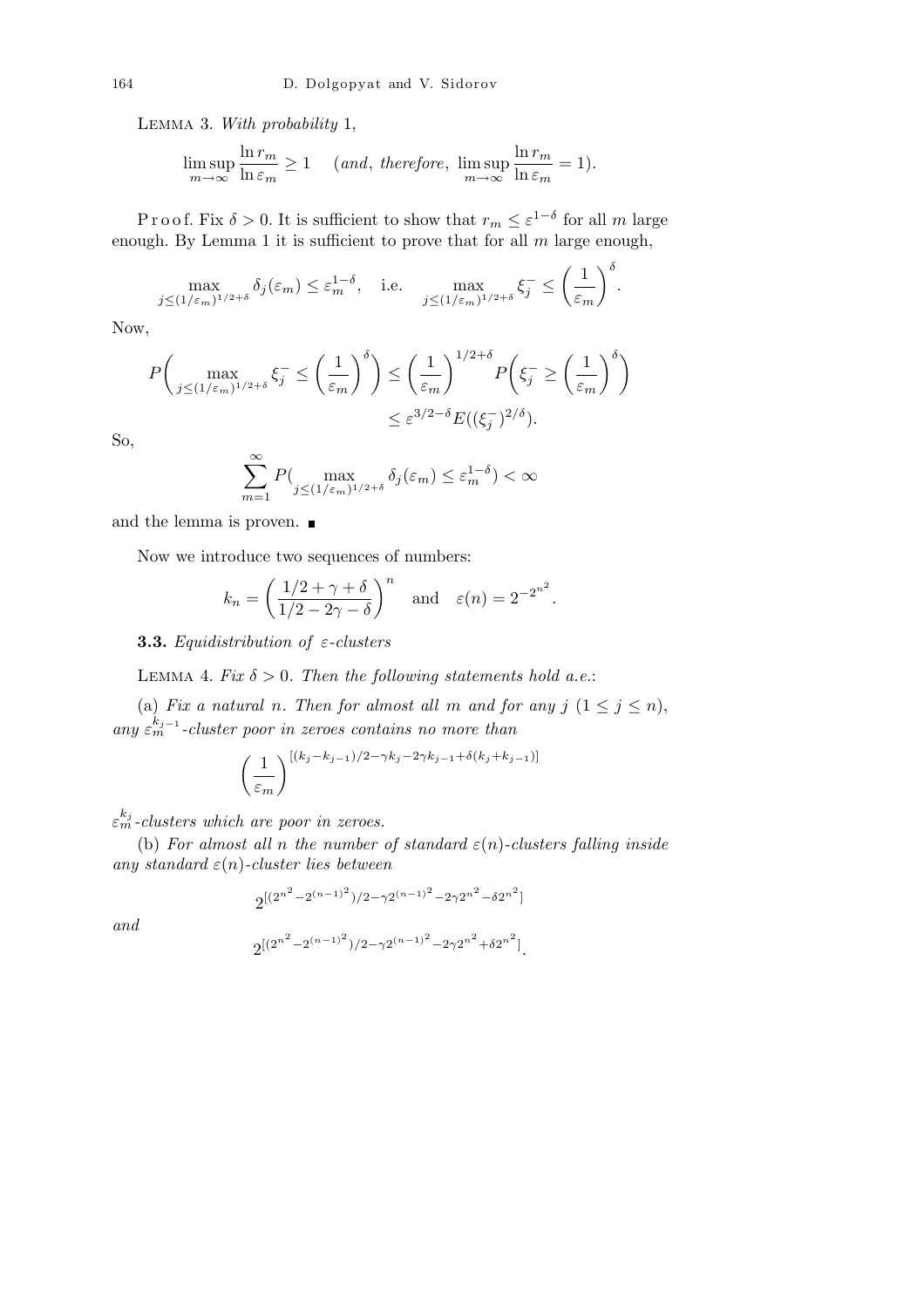P r o o f. We only prove the statement (a) (the proof of (b) is similar).

By Lemma 3, if *m* is large enough, the increment of the local time on any  $\varepsilon_m^{k_j-1}$ -cluster poor in zeroes is less than  $(\varepsilon_m^{k_j-1})^{1/2+\gamma-\delta}$ , since otherwise

$$
r_{mk_{j-1}} > \varepsilon_m^{k_{j-1}(1/2+\gamma-\delta)/(1/2+\gamma)}
$$

and the number of these clusters is less than  $(1/\varepsilon_m)^{k_{j-1}(1/2-2\gamma+\delta)}$ . Let  $l(K)$ be the number of  $\varepsilon_m^{k_j}$ -clusters whose left end point coincides with the left end point of the  $\varepsilon_m^{k_j-1}$ -cluster *K*. Then the number  $n(K)$  of  $\varepsilon_m^{k_j}$ -clusters lying inside *K* is less than

$$
\min\left\{n:\sum_{i=l}^{n+l}l_i(\varepsilon_m^{k_j})\geq (\varepsilon_m^{k_{j-1}})^{1/2+\gamma-\delta}\right\}
$$

$$
=\min\left\{\sum_{i=l}^{n+l}\eta_i\geq \left(\frac{1}{\varepsilon_m}\right)^{[(k_j-k_{j-1})/2-\gamma k_{j-1}+\delta k_{j-1}]}\right\}.
$$

By the estimate (3.2),

$$
\sum_{m=1}^{\infty} \left(\frac{1}{\varepsilon_m}\right)^{k_j(1/2-2\gamma+\delta)} P\left\{n(K) > \left(\frac{1}{\varepsilon_m}\right)^{[(k_j-k_{j-1})/2-\gamma k_{j-1}+\delta k_{j-1}+\delta k_j/2]}\right\}
$$
  
<  $\infty.$ 

So, for all *m* large enough,

$$
n(K) < \left(\frac{1}{\varepsilon_m}\right)^{\left[(k_j - k_{j-1})/2 - \gamma k_{j-1} + \delta k_{j-1} + \delta k_j/2\right]}
$$

and the estimate (3.2) implies that

$$
\sum_{m=1}^{\infty} \left(\frac{1}{\varepsilon_m}\right)^{k_j(1/2-2\gamma+\delta)} P\{\# \{i : l(K) \le i \le
$$
  

$$
l(K) + (1/\varepsilon_m)^{[(k_j - k_{j-1})/2 - \gamma k_{j-1} - \delta k_{j-1} - \delta k_j/2]} \text{ and } K_i(\varepsilon_m^{k_j}) \text{ is poor in zeroes} >
$$
  

$$
(1/\varepsilon_m)^{[(k_j - k_{j-1})/2 - \gamma k_{j-1} - 2\gamma k_j - \delta k_{j-1} - \delta k_j/2]} \} < \infty.
$$

The lemma is proven.  $\blacksquare$ 

LEMMA 5. For any positive  $\delta$  there is a constant  $c(\delta)$  such that for a.e.  $\omega$ *and almost all n*, *any interval in* [0, 1] *containing*  $c(\delta)$  *standard*  $\varepsilon(n)$ *-clusters contains no less than*  $(1/\varepsilon(n))^{2\gamma-\delta} \varepsilon(n)$ *-clusters.* 

P r o o f. By Lemma 2 it is sufficient to consider the case when the number of standard  $\varepsilon(n)$ -clusters does not exceed  $(1/\varepsilon(n))^{1/2-2\gamma+\delta}$ . Then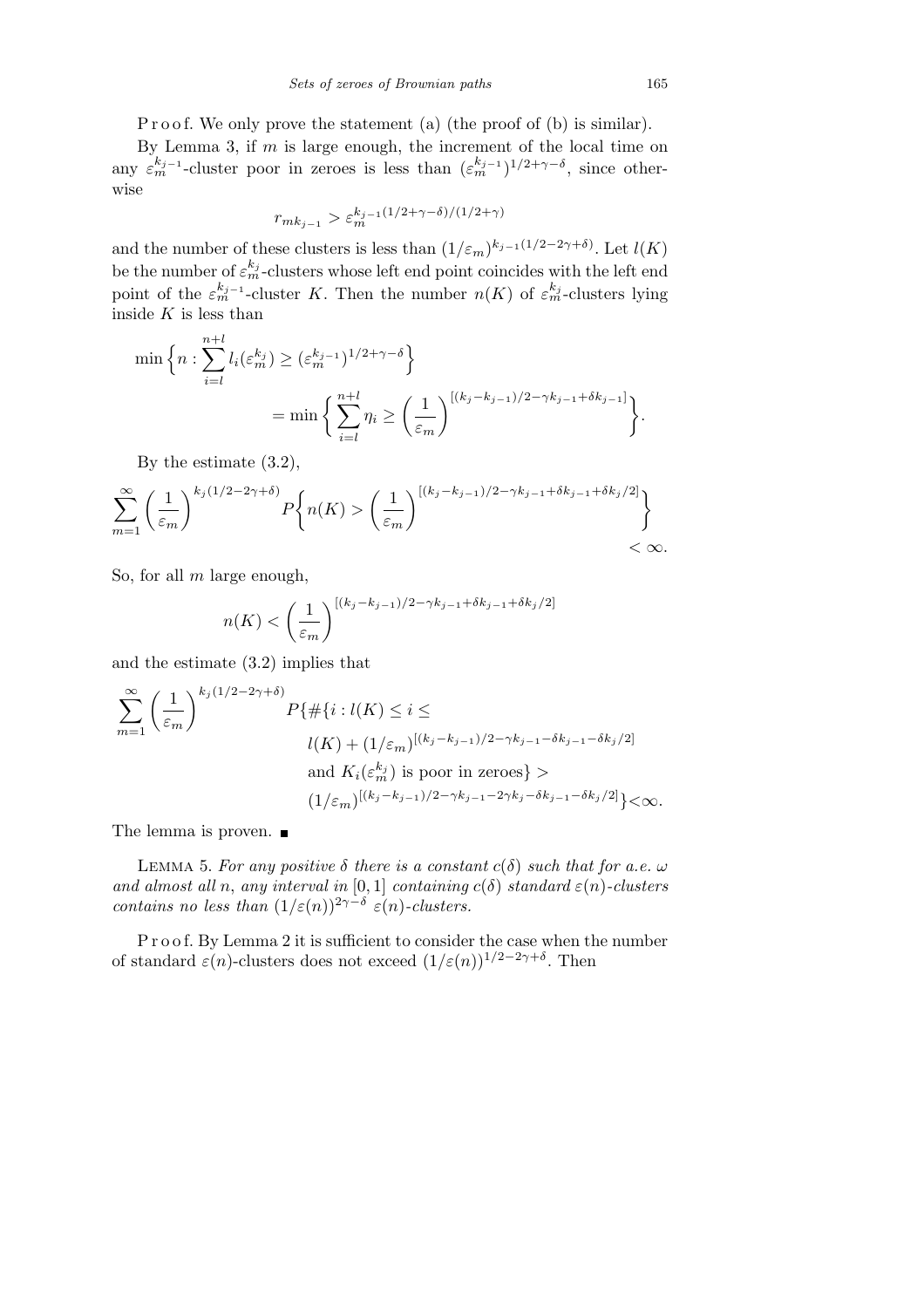*P*<sup>{there exists an interval containing less than  $(1/\varepsilon(n))^{1/2-2\gamma+\delta}$ </sup>

 $\varepsilon(n)$ -clusters among which  $c(\delta)$  are standard*}* 

 $\leq P$ <sup>{</sup>the interval beginning from a given standard  $\varepsilon$ (*n*)-cluster and

containing  $c(\delta)$  of them does not cover  $(1/\varepsilon(n))^{2\gamma-\delta} \varepsilon(n)$ -clusters}

$$
\times (1/\varepsilon(n))^{1/2-2\gamma+\delta}
$$

*≤* [*P{*there are less than (1*/ε*(*n*))<sup>2</sup>*γ−<sup>δ</sup> ε*(*n*)-clusters

falling between two neighboring standard ones $c^{(0)}$ 

$$
\times (1/\varepsilon(n))^{1/2 - 2\gamma + \delta}
$$
  
\n
$$
\leq (c_{11}\varepsilon(n)^{2\gamma})^{c(\delta) - 1} (1/\varepsilon(n))^{1/2 - 2\gamma + \delta} \leq c_{11}^{c(\delta) - 1} \varepsilon(n)^{2\gamma c(\delta) - 1/2 + \delta},
$$

i.e. for example,  $1/\gamma + 1$  is a possible value for  $c(\delta)$  and the lemma is proven.

LEMMA 6. *Fix*  $\delta > 0$ . For a.e.  $\omega$  and almost all *n*, any interval *I* on the *t-axis containing k standard ε*(*n*)*-clusters has length exceeding*

$$
\varepsilon(n) \bigg\{ \bigg[ \frac{k}{c(\delta)} \bigg] \bigg( \frac{1}{\varepsilon(n)} \bigg)^{2\gamma - \delta} \bigg\}^{2 - \delta}.
$$

P r o o f. By Lemma 5 it is sufficient to give the proof in the case when the number of  $\varepsilon(n)$ -clusters in *I* is more than  $\frac{k}{c(\delta)}(1/\varepsilon(n))^{2\gamma-\delta}$ .

Let us number the standard  $\varepsilon(n)$ -clusters and denote by  $p_{jk}(n)$  the probability of the event that the maximal distance between neighboring  $\varepsilon(n)$ clusters in the interval beginning from the *j*th standard  $\varepsilon(n)$ -cluster and containing  $[k/c(\delta)](1/\varepsilon(n))^{2\gamma-\delta} \varepsilon(n)$ -clusters, is less than

$$
\varepsilon(n)\{[k/c(\delta)](1/\varepsilon(n))^{2\gamma-\delta}\}^{2-\delta}.
$$

It is sufficient to check the convergence of the series

$$
\sum_{n=1}^{\infty} \sum_{j=1}^{(1/\varepsilon(n))^{1/2-2\gamma+\delta}} \sum_{k=1}^{(1/\varepsilon(n))^{1/2-2\gamma+\delta}} p_{kj}(n)
$$
  

$$
\leq \sum_{n=1}^{\infty} {\sum_{k=1}^{(1/\varepsilon(n))^{1/2-2\gamma+\delta}} p_{1k}(n) {\sum_{k=1}^{(1/\varepsilon(n))^{1/2-2\gamma+\delta}} p_{2k}(n) {\sum_{k=1}^{(1/2-2\gamma+\delta)}}}.
$$

Now,

$$
p_{1k}(n) = \left[ P \left\{ \Delta < \varepsilon(n) \left\{ \left[ \frac{k}{c(\delta)} \right] \left( \frac{1}{\varepsilon(n)} \right)^{2\gamma - \delta} \right\}^{2 - \delta} \right\} \right]^{[k/c(\delta)] (1/\varepsilon(n))^{2\gamma - \delta}}
$$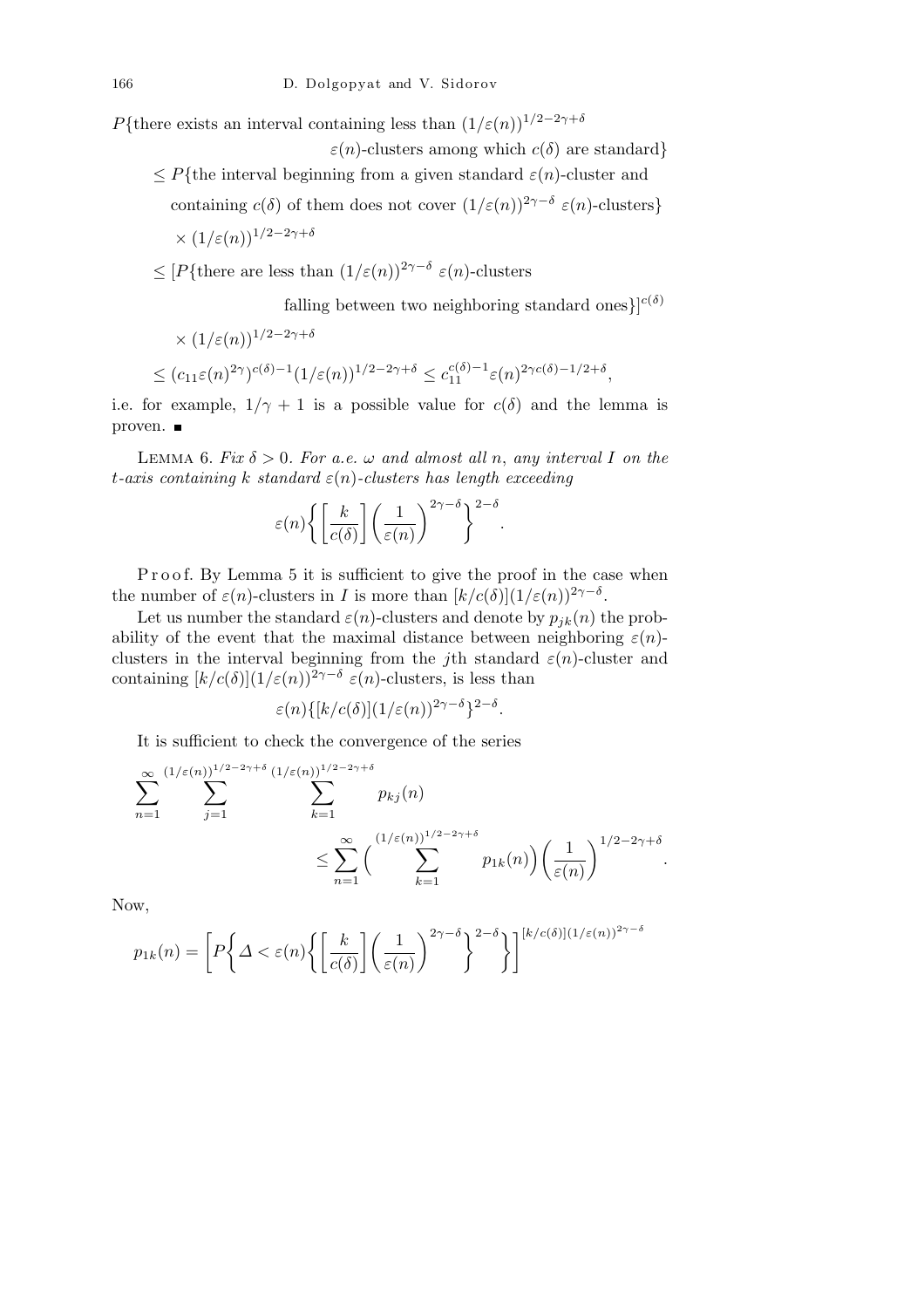$$
\sim \left(1 - \frac{1}{\sqrt{\{[k/c(\delta)](1/\varepsilon(n))^{2\gamma-\delta}\}}}\right)^{[k/c(\delta)](1/\varepsilon(n))^{2\gamma-\delta}}
$$
  

$$
< \exp\left\{-c_{12}\left(\left[\frac{k}{c(\delta)}\right]\left(\frac{1}{\varepsilon(n)}\right)^{2\gamma-\delta}\right)^{\delta/2-\delta/4}\right\}
$$
  

$$
= \exp\left\{-c_{12}\left(\left[\frac{k}{c(\delta)}\right]\left(\frac{1}{\varepsilon(n)}\right)^{2\gamma-\delta}\right)^{\delta/4}\right\}.
$$

The last inequality is valid when *n* is large enough (we have used the asymptotics  $\ln p_{1k}(n) \sim ([k/c(\delta)](1/\varepsilon(n))^{2\gamma-\delta})^{\delta/4}$ .

**4. Geometrical considerations.** In this part we consider those Brownian paths where the statements of Lemmas 1–6 and Proposition 4 are valid for all positive *δ*.

**4.1.** *Dimension of the lower limit of A<sup>m</sup>*

LEMMA 7.  $h$ *-dim*(lim inf $_{m\rightarrow\infty}$   $A_m$ ) = 0.

P r o o f. Denote by  $A(m, n)$  the set  $\{t : K(\varepsilon_m^{k_j}, t)$  is poor in zeroes for all *j* with  $0 \leq j \leq n$ . Denote by  $N_m(n)$  the number of  $\varepsilon_m^{k_n}$ -clusters included in  $A(m, n)$ . Then

 $N_m(n) \leq$  (the number of  $\varepsilon_m$ -clusters poor in zeroes)

*×*  $\frac{n}{\sqrt{2}}$ *j*=1 (the maximal number of  $\varepsilon_m^{k_j}$ -clusters poor in zeroes inside an  $\varepsilon_m^{k_j-1}$ -cluster)  $\overline{\phantom{a}}$ 1*/*2*−*2*γ*+*<sup>δ</sup>*  $\overline{a}$ *<sup>k</sup><sup>j</sup>* (1*/*2*−*2*γ*+*δ*)*−kj−*1(1*/*2+*γ−δ*)  $\overline{a}$ *<sup>ϕ</sup>*

$$
\leq \left(\frac{1}{\varepsilon_m}\right)^{1/2-2\gamma+\delta} \prod_{j=1}^n \left(\frac{1}{\varepsilon_m}\right)^{k_j(1/2-2\gamma+\delta)-k_{j-1}(1/2+\gamma-\delta)} = \left(\frac{1}{\varepsilon_m}\right)^{\varphi},
$$

where

$$
\varphi = \left(\frac{1}{2} - 2\gamma + \delta\right) + \frac{\delta\left[3\frac{1/2 + \gamma + \delta}{1/2 - 2\gamma - \delta} + 2\right](k_n - 1)}{\frac{1/2 + \gamma + \delta}{1/2 - 2\gamma - \delta} - 1}.
$$

By Lemma 3,

$$
H^s_{(\varepsilon_m^{k_n})^{1-\delta}}(A(m,n)) \leq \varepsilon_m^{k_n(1-\delta)s-\varphi}.
$$

Since  $\delta$  is arbitrarily small, we conclude that  $h$ -dim( $\bigcap_{k=m}^{\infty}$ T*<sup>∞</sup>*  $\sum_{n=1}^{\infty} A(k, n) =$  $0.$  But lim inf  $A_m \subset \bigcup_{m=1}^{\infty}$ *m*=1 , we<br>∩∞ *k*=*m* ונטווי<br>∕∩  $\sum_{n=1}^{\infty} A(k, n)$ , and the lemma is proven.

**4.2.** *Upper estimate for the upper limit's dimension.* To obtain an upper estimate of  $h$ -dim(lim sup  $A_m$ ) we need the following lemma.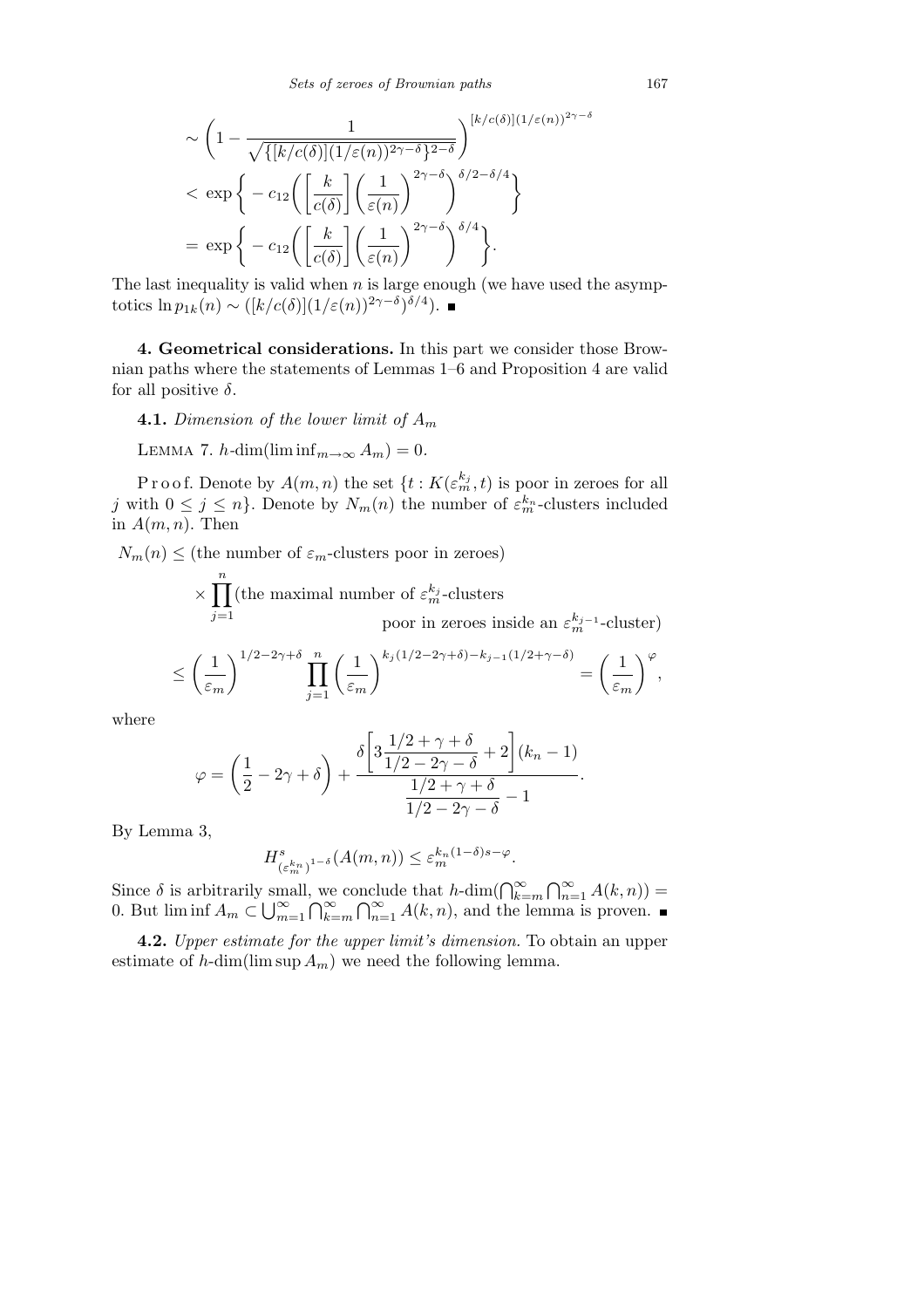LEMMA 8. Let sets  $X_n$  and a sequence  $\varepsilon_n \to 0$  be such that

$$
\sum_{n=1}^{\infty} H_{\varepsilon_n}^s(X_n) < \infty.
$$

*Then*  $h$ *-dim(lim sup*  $X_n$ *)*  $\leq$  *<i>s.* 

Proof. We have

$$
H_{\varepsilon_n}^s(\limsup X_n) \leq H_{\varepsilon_n}^s\Big(\bigcup_{k=n}^{\infty} X_k\Big) \leq \sum_{k=n}^{\infty} H_{\varepsilon_k}^s(X_k) \to 0. \quad \blacksquare
$$

COROLLARY 1.  $h$ *-dim*(lim sup  $A_m$ )  $\leq 1/2 - 2\gamma$ *.* 

P r o o f. For any positive *s*,

$$
H_{\varepsilon_m}^s(A_m) \le \text{const}(s) \left(\frac{1}{\varepsilon_m}\right)^{1/2 - 2\gamma + \delta} \varepsilon_m^{(1-\delta)s},
$$

i.e.

if 
$$
s > \frac{1/2 - 2\gamma + \delta}{1 - \delta}
$$
, then  $h$ -dim(lim sup  $A_m$ )  $\leq s$ .

Since  $\delta$  is arbitrarily small, the proof is complete.

**4.3.** *Lower estimate for the upper limit's dimension.* Let us now consider the *n* from which on the statement of Lemma  $4(b)$  is true. Take an arbitrary standard  $\varepsilon(n)$ -cluster. We introduce a probability measure  $\mu$  on the set {*t* : for any  $k \geq n, K(\varepsilon(k), t)$  is a standard  $\varepsilon(k)$ -cluster and  $K(\varepsilon(n), t)$  $= K$ <sup>}</sup> satisfying the following condition: all standard  $\varepsilon$ (*l*+1)-clusters falling inside the same  $\varepsilon$ (*l*)-cluster have equal measure.

By Lemma 4(b), for any standard  $\varepsilon$ (*l*)-cluster (*l* > *n*),

$$
\mu(K_l) \leq \sum_{k=n+1}^l \left(\frac{1}{\varepsilon(n)}\right)^{[(1/2)(2^{k^2} - 2^{(k-1)^2}) - \gamma 2^{(k-1)^2} - 2\gamma 2^{k^2} - \delta 2^{k^2}]} \leq \text{const} \cdot \left(\frac{1}{2}\right)^{2^{l^2}(1/2 - 2\gamma - 2\delta)}.
$$

LEMMA 9. For every interval *I*, we have  $|I|^{1/2-2\gamma-2\delta} \ge \text{const} \cdot \mu(I)$ .

Proof. Let *j* be the minimal natural number such that *I* covers an entire standard  $\varepsilon(j)$ -cluster with positive measure, and let k be the number of  $\varepsilon(j)$ -clusters inside *I*. There are two possibilities:

a)  $k < c(\delta)$ . Then

$$
\mu(I) < (c(\delta)+2)\operatorname{const} \cdot \left(\frac{1}{2}\right)^{2^{j^2}(1/2-2\gamma-2\delta)}
$$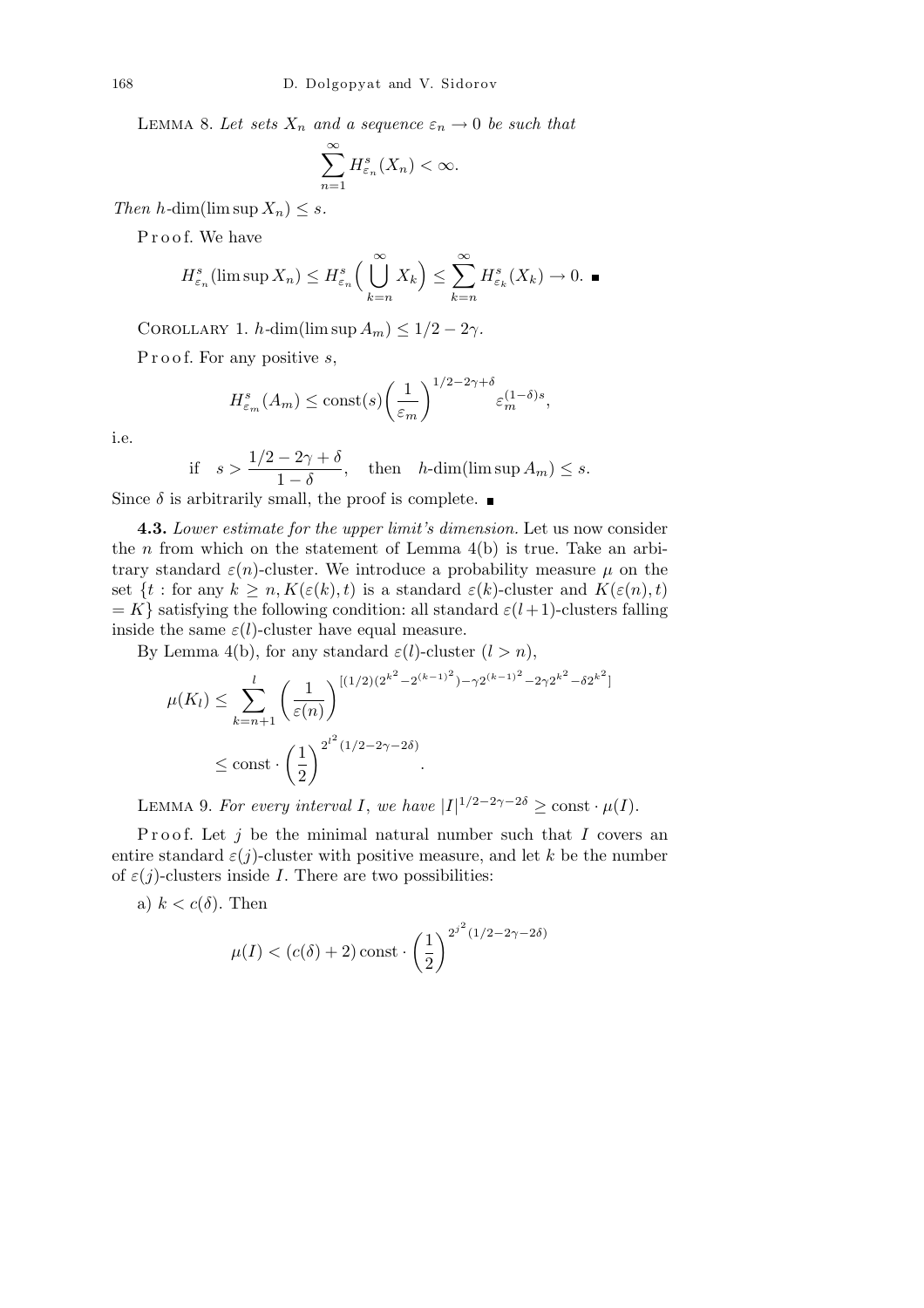$(c(\delta) + 2$  takes account of more fine clusters as well) and

$$
|I| > \frac{1}{2} \cdot \left(\frac{1}{2}\right)^{2^{j^2}}.
$$

b)  $k > c(\delta)$ . In this case the statement follows from Lemma 6 and the estimate

$$
\mu(I) \le (k+2)\operatorname{const} \cdot \left(\frac{1}{2}\right)^{2^{j^2}(1/2 - 2\gamma - 2\delta)}.
$$

COROLLARY 2. *h*-dim(lim sup  $A_m$ )  $\geq 1/2 - 2\gamma$ .

P r o o f. The implication (Lemma 9)  $\Rightarrow$  (Corollary 2) is well known in fractal geometry. We present the proof here, because it is short enough.

Let  ${I_j}$  be an *ε*-cover of  $(\bigcap_{k=n}^{\infty} A_k) \cap K$ . Then

$$
\sum_{j=1}^{\infty} |I_j|^{1/2 - 2\gamma - 2\delta} \ge \text{const} \cdot \sum_{j=1}^{\infty} \mu(I_j) \ge \text{const} \cdot \mu\Big(\Big(\bigcap_{k=n}^{\infty} A_k\Big) \cap K\Big) = \text{const},
$$

i.e. for any  $\varepsilon > 0$ ,

$$
H_{\varepsilon}^{1/2-2\gamma-2\delta}\left(\left(\bigcap_{k=n}^{\infty} A_k\right) \cap K\right) \geq \text{const}
$$

and so

$$
h\text{-dim}\left(\left(\bigcap_{k=n}^{\infty} A_k\right) \cap K\right) \ge \frac{1}{2} - 2\gamma - 2\delta. \blacksquare
$$

This completes the proof of Theorem 1.

## **5. Dimension of other sets of singular points of the Brownian zeroes**

**5.1.** *Small size clusters.* The proof of *h*-dim(lim inf  $B_m$ ) = 0 is similar to the proof of Lemma 7.

The probability of small size clusters (belonging to  $B_m$ ) has asymptotics const  $\cdot \varepsilon^{\gamma/2}$ . Hence, the number of those clusters has order  $(1/\varepsilon)^{1/2-\gamma/2}$  in the sense of Lemma 2. The length of clusters is bounded by  $\varepsilon^{1+\gamma}$ , therefore

$$
h\text{-dim}(\limsup B_m) \le \frac{1}{2} \cdot \frac{1-\gamma}{1+\gamma}.
$$

To prove the reverse inequality one defines a standard small cluster to be one with length between  $\frac{1}{2} \varepsilon^{1+\gamma}$  and  $\varepsilon^{1+\gamma}$ , and proceeds in a similar way to what we did with Lemmas 4–6, 9 and Corollary 2.

**5.2.** *Small local time increment clusters.* In the same way as in 4.1 and 5.1 we get *h*-dim(lim inf  $C_m$ ) = 0.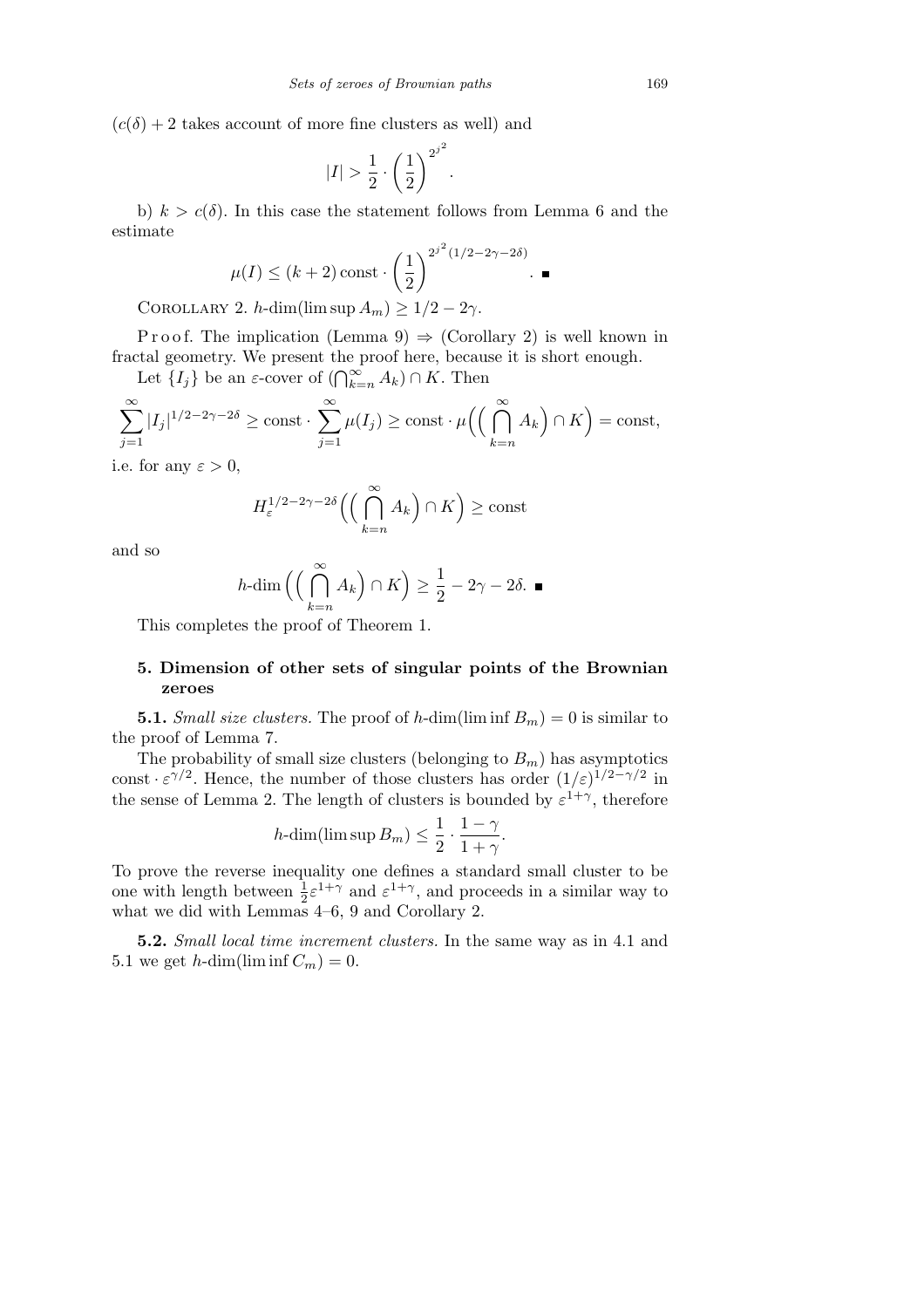To study the upper limit divide  $[0, 2\gamma]$  into subintervals of length  $1/n$ . Define  $\beta_i^{(n)} = i/n$  and

$$
C_m(i,n) = \{t : \varepsilon_m^{1+\beta_{i+1}^{(n)}} < \delta(\varepsilon_m,t) \le \varepsilon_m^{1+\beta_i^{(n)}}; \ l_i(\varepsilon_m,t) < \varepsilon^{1/2+\gamma}\}.
$$

The probability of clusters from  $C_m(i, n)$  has asymptotics const  $\cdot \varepsilon^{2\gamma - \beta_i^{(n)}/2}$ . Similarly to Lemma 3, with probability 1,

$$
C_m \subset \bigcup_{i=1}^{[2(1/2-\gamma)n]+1} C_m(i,n)
$$

if *m* is large enough. So

 $h$ -dim(lim sup  $C_m$ ) =  $\max_i h$ -dim(lim sup  $C_m(i, n)$ )*.* 

Similarly to 4.2–4.3 and 5.1 we have the inequality

$$
(5.1) \quad \frac{1/2 - 2\gamma - \beta_i^{(n)}/2}{1 + \beta_{i+1}^{(n)}} \le h \cdot \dim(\limsup C_m(i, n)) \le \frac{1/2 - 2\gamma - \beta_i^{(n)}/2}{1 + \beta_i^{(n)}}.
$$

Since  $n$  is arbitrarily large,  $(5.1)$  implies that

$$
h\text{-dim}(\limsup C_m) = \sup_{\beta \in [0,2\gamma]} \frac{1/2 - 2\gamma - \beta/2}{1+\beta} = \frac{1}{2} \cdot \frac{1-2\gamma}{1+2\gamma}.
$$

**Acknowledgments.** This work was carried out under the guidance of K. M. Khanin, G. M. Molchan, and Ya. G. Sinai. We thank all of them and D. V. Kosygin for useful discussions. We are also grateful to all participants of the Dynamical Systems Seminar of Moscow State University and Burgers Equation Seminar in the International Institution of Earthquake Prediction Theory & Math. Geophysics, where the multifractality of the Brownian zeroes was discussed many times.

#### **References**

- [1] K. Evertz, *Laplacian fractals*, Ph.D. thesis, Yale University, 1989.
- [2] K. J. Falconer, *The Geometry of Fractal Sets*, Cambridge University Press, 1985.
- [3] W. Feller, *An Introduction to Probability Theory and its Applications*, Vol. 2, Wiley, 1970.
- [4] I. A. Ibragimov and Yu. V. Linnik, *Independent and Stationary Sequences of Random Variables*, Wolters-Noordhoff, Groningen, 1971.
- [5] K. Ito and H. McKean, *Diffusion Processes and their Sample Paths*, Springer, Berlin, 1965.
- [6] G. M. Molchan, *Multi-mono-fractal properties of Brownian zeroes*, Proc. Russian Acad. Sci. 335 (1994), 424–427.
- [7] S. J. Taylor, *The*  $\alpha$ -dimensional measure on the graph and set of zeroes of a Brow*nian path*, Proc. Cambridge Philos. Soc. 51 (1953), 31–39.